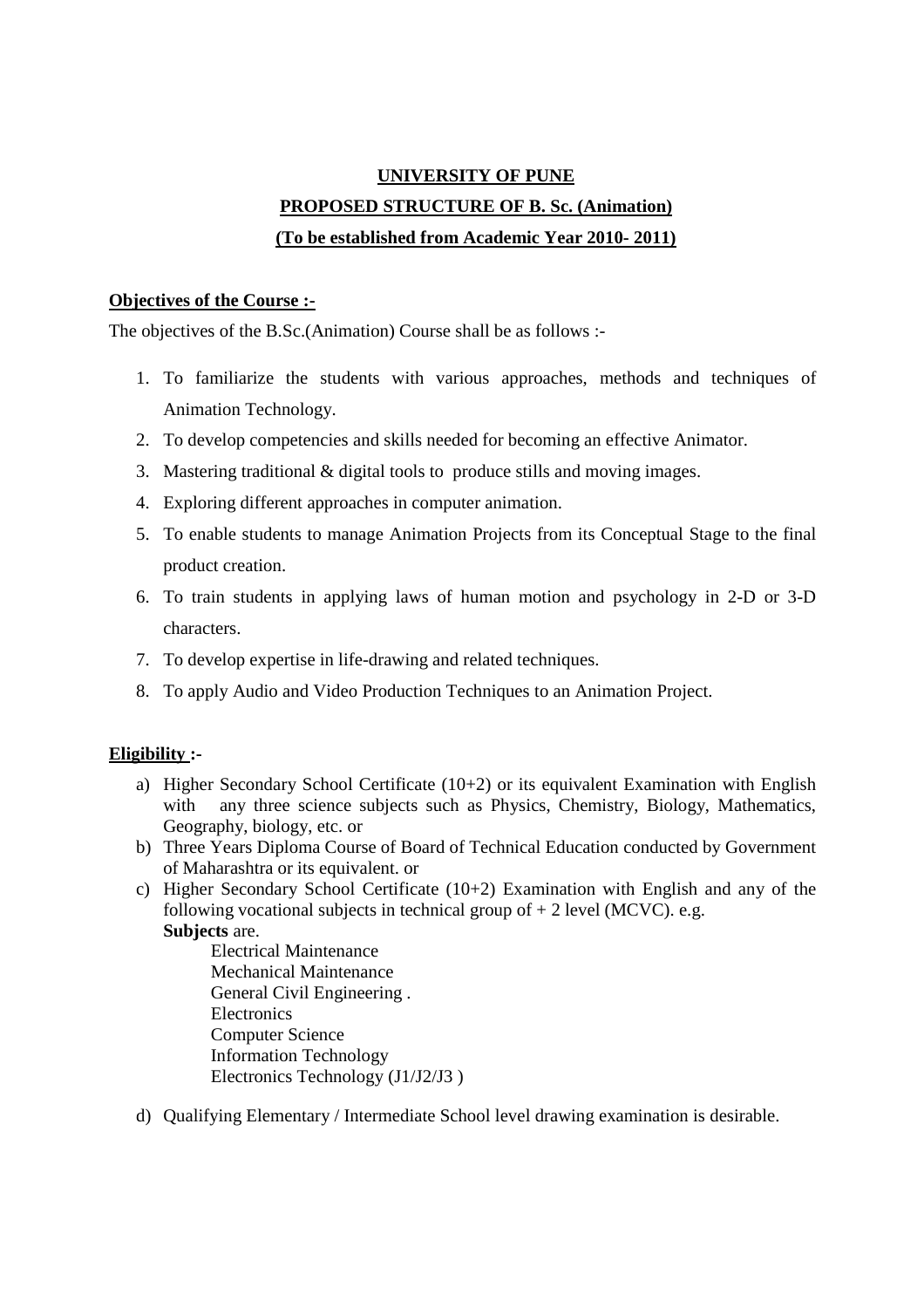**Admission Process :** Admission is based on the basis of Entrance Examination conducted at College level. Respective college will announce the Entrance Examination. There will be a paper of 100 ( Hundred ) Marks containing 50 questions ( Two Marks for each Question ).

Entrance test is based on the topics related with awareness of information technology, skill of visualization, lateral / create thinking, , English, non verbal reasoning & verbal reasoning.

Merit list for admission is prepared by considering 50 % of total Marks obtained in Entrance Examination and 50 % of total Marks obtained in  $12<sup>th</sup>$  or equivalent Examination (Mentioned in eligibility criteria ).

Reservation and relaxation will be as per the rules of University of Pune and Government of Maharashtra.

### **Medium of Instruction :-**

The medium of instruction for the course shall be English.

## **Duration :-**

The duration of B.Sc.(Animation) Degree Program shall be three years.

### **Standard of Passing :-**

- i) In order to pass in the first year theory examination, the candidate has to obtain 40 marks out of 100 in each subject. (Minimum 32 marks out of 80 marks must be obtained in the University Examination.). There shall be continuous internal assessment of 20 Marks for each subject.
- ii) In order to pass in the second year and third year theory examination, the candidate has to obtain 20 marks out of 50 in each subject. (Minimum 16 marks out of 40 marks must be obtained in the University Theory Examination.) There shall be continuous internal assessment of 10 Marks for each subject.
- iii) In order to pass in practical examination, the candidate has to obtain 40 marks out of 100 in each subject. (Minimum 32 marks out of 80 marks must be obtained in the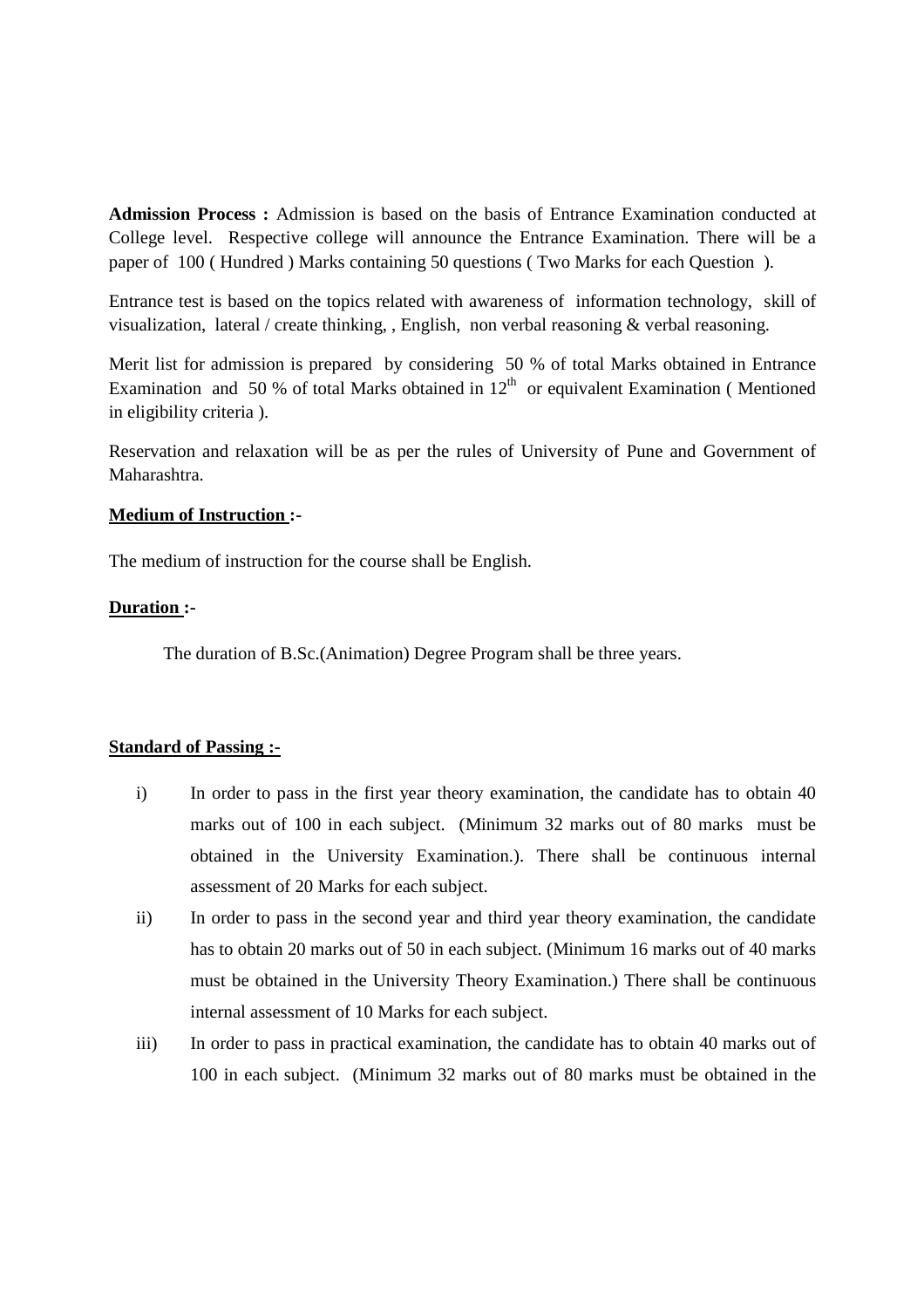University Examination.) There shall be continuous internal assessment of 20 Marks for each subject.

#### **Rules of A.T.K.T. :-**

Rules of A.T.K.T. of B.Sc. Degree will be applicable to this Degree Course Also.

**Fees :-** Fees of the course will be decided by competent authority of university.

#### **Examination Pattern :-**

**1) First Year :- Total 1200 Marks. ( Annual Pattern )** 

800 Marks for 8 Theory Papers and

400 Marks for 4 Practical Courses.

Examinations will be conducted as per the University Guidelines.

#### **2) Second and Third Year of B.Sc.(Animation):- ( Semester Pattern )**

The Semester Pattern followed for B.Sc. Degree will be applicable.

The distribution of papers and marks shall be as follows:-

300 Marks (50 marks for each paper) for 6 Theory Papers per semester.

300 Marks for 3 Practical Courses per year.

**\*Note :-Second & Third Year Practical Examination for all the Six Practical Courses will be conducted at the end of the respective Academic Year. Each Practical Course will be evaluated for 50 marks. Total Marks for Practical examination is 300. i.e.** 

#### **SECOND YEAR PRACTICAL EXAMINATION** (Each Practical for 100 Marks)

**1) Practical Paper I -** Practical Course Paper-I ( Sem. I ) + Practical Course Paper-I ( Sem. II )

**2) Practical Paper II -** Practical Course Paper-II ( Sem. I ) + Practical Course Paper-II ( Sem. II )

**3) Practical Paper III -**Practical Course Paper-III (Sem. I ) + Practical Course Paper-III ( Sem. II )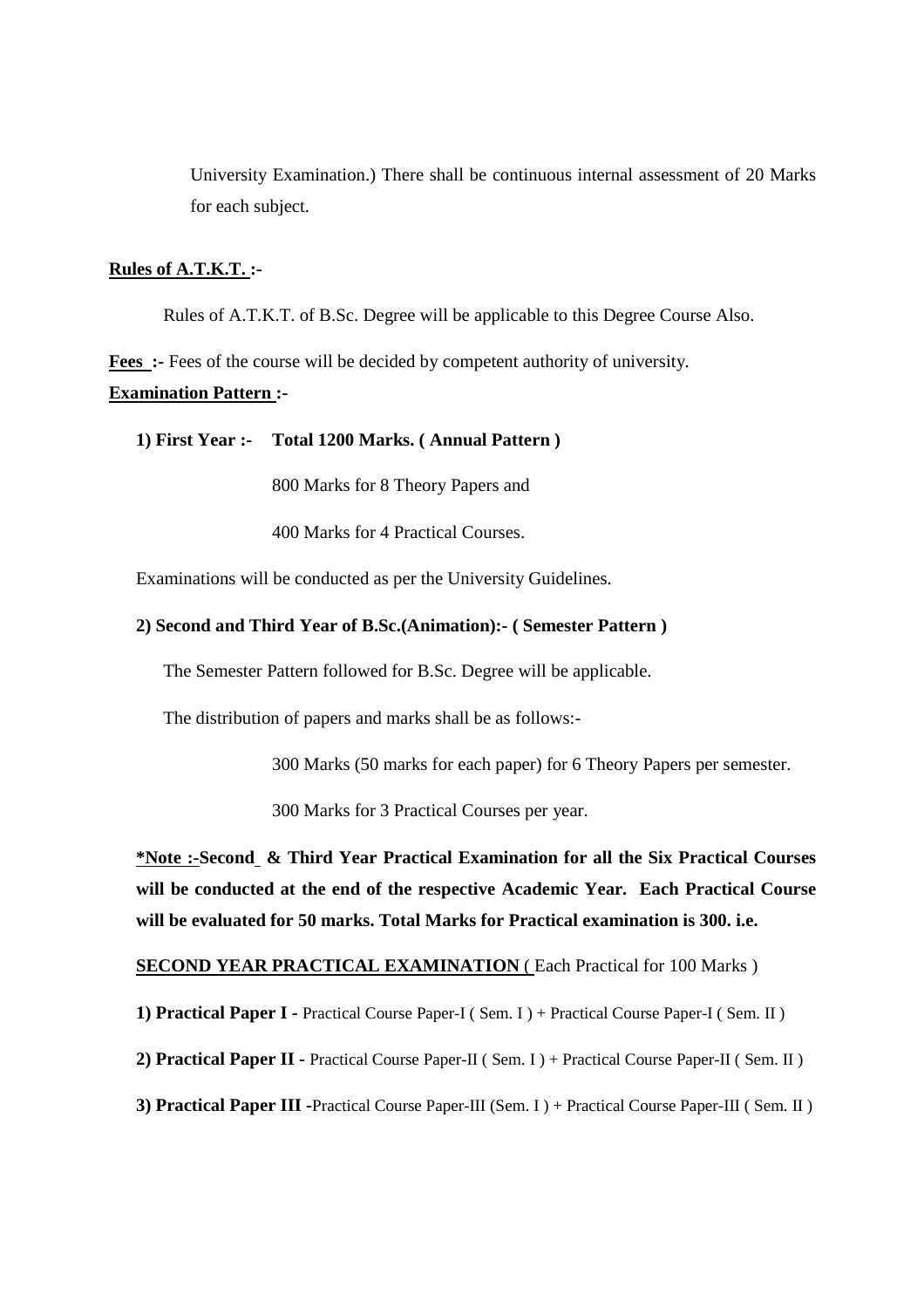## **THIRD YEAR PRACTICAL EXAMINATION** ( Each Practical for 100 Marks )

- **1) Practical Paper I** Practical Course Paper-I ( Sem.III ) + Practical Course Paper-I ( Sem. IV)
- **2) Practical Paper II** Practical Course Paper-II ( Sem. III ) + Practical Course Paper-II (Sem.IV )
- **3) Practical Paper III -**Practical Course Paper-III (Sem.III) + Practical Course Paper-III(Sem. IV )

Examinations will be conducted as per the University Guidelines.

### **Syllabus Framework :-( Structure)**

#### **1) First Year B.Sc.(Animation) :-**

#### **Theory Courses:-**

- 1. Elements of Information Technology.
- 2. Introduction to Programming Languages.
- 3. Basics of Animation.
- 4. Foundation Art.
- 5. Computer Based 2D Animation.
- 6. Multimedia & Computer Graphics.
- 7. Introduction to 3D Animation & Modeling- I
- 8. Introduction to Mass Communication & Media Literacy.

## **Practical Courses:-**

- 9. Practical Course Paper-I based on Theory Paper-I & II.
- 10. Practical Course Paper-II based on Theory Paper-III & IV.
- 11. Practical Course Paper-III based o Theory Paper-V .
- 12. Practical Course Paper-IV based on Theory Paper VI &VII.

## **\* Theory & Practical Course Examination shall be conducted at the end of the Year**

**( Annual Pattern ). Rules for paper setting & assessment are according to B.Sc. examinations.**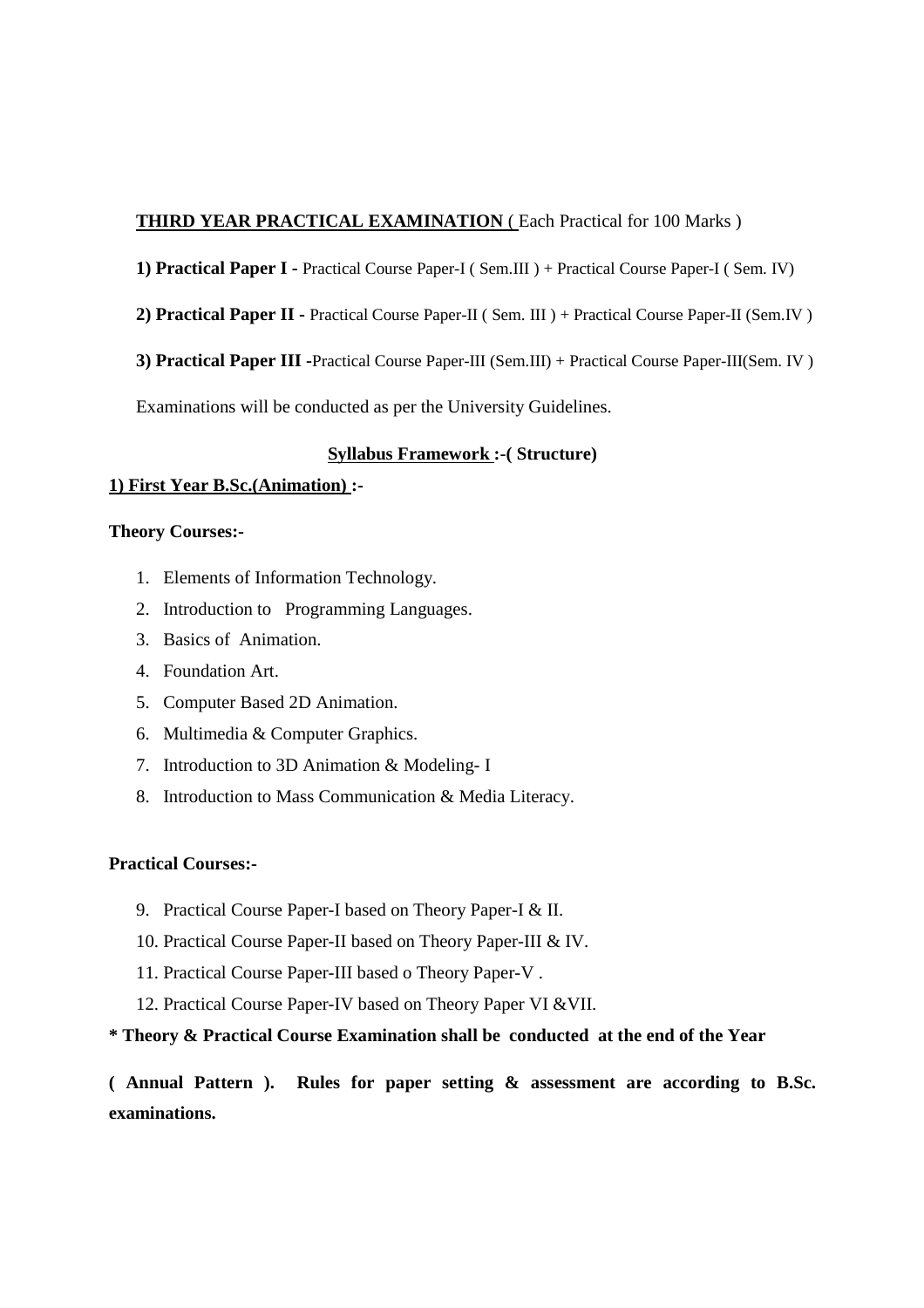## **2) Second Year B.Sc.(Animation) :-**

### **Semester-I**

## **Theory Courses:-**

- 1. Technical English-I.
- 2. 3-D Animation-I.
- 3. Production Process-I.
- 4. Multimedia-I.
- 5. Composing and Editing.
- 6. Color Theory.

### **Practical Courses:-**

- 1. Practical Course Paper-I based on Theory Paper-II.
- 2. Practical Course Paper-II based on Theory Paper-III & IV.
- 3. Practical Course Paper-III based o Theory Paper-V & VI.

## **Semester-II**

#### **Theory Courses:-**

- 1. Technical English-II.
- 2. 3-D Animation-II.
- 3. Production Process-II.
- 4. Multimedia-II.
- 5. Layout and Perspective.
- 6. Sketching and Landscaping.

#### **Practical Courses:-**

- 7. Practical Course Paper-I based on Theory Paper- II.
- 8. Practical Course Paper-II based on Theory Paper-III & IV.
- 9. Practical Course Paper-III based o Theory Paper-V & VI.

**Note: - Examination for all the Six Practical Courses will be conducted at the end of Academic Year.**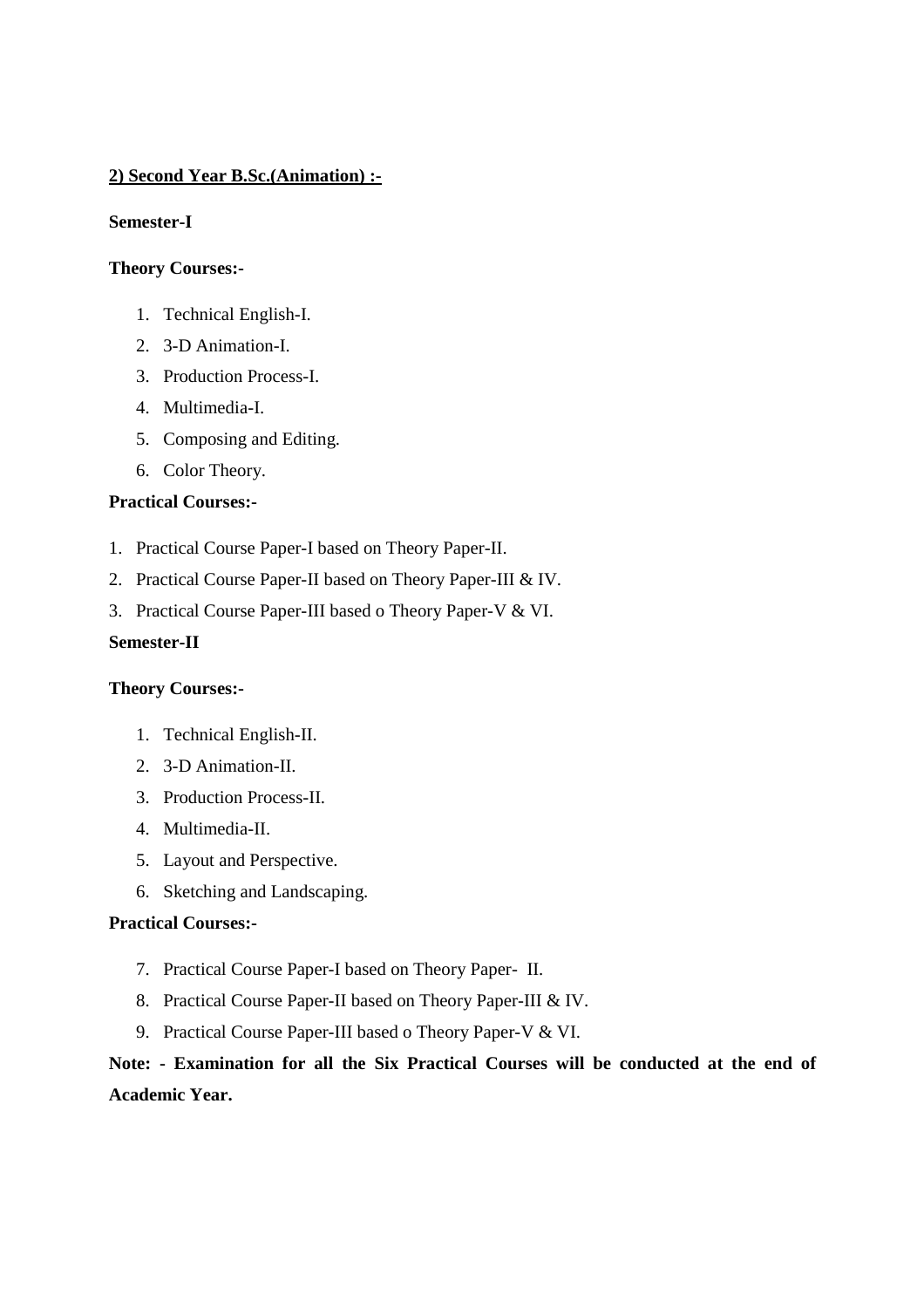## **3) Third Year B.Sc.(Animation) :-**

## **Semester-III**

## **Theory Courses:-**

- 1. Script Writing-I.
- 2. Content Development Direction-I.
- 3. Gaming Technology
- 4. Digital Editing and Motion Graphics-I.
- 5. Visual Effects-I.
- 6. V.F.X.-I.

## **Practical Courses:-**

- 7. Practical Course Paper-I based on Theory Paper-II.
- 8. Practical Course Paper-II based on Theory Paper-III & IV.
- 9. Practical Course Paper-III based o Theory Paper-V & VI.

### **Semester-IV**

### **Theory Courses:-**

- 1. Script Writing-II.
- 2. Content Development Direction-II.
- 3. Gaming Production
- 4. Digital Editing and Motion Graphics-II.
- 5. Visual Effects-II.
- 6. V.F.X.-II.

## **Practical Courses:-**

- 7. Practical Course Paper-I based on Theory Paper-II.
- 8. Practical Course Paper-II based on Theory Paper-III & IV.
- 9. Practical Course Paper-III based o Theory Paper-V & VI.

#### $@@&p@$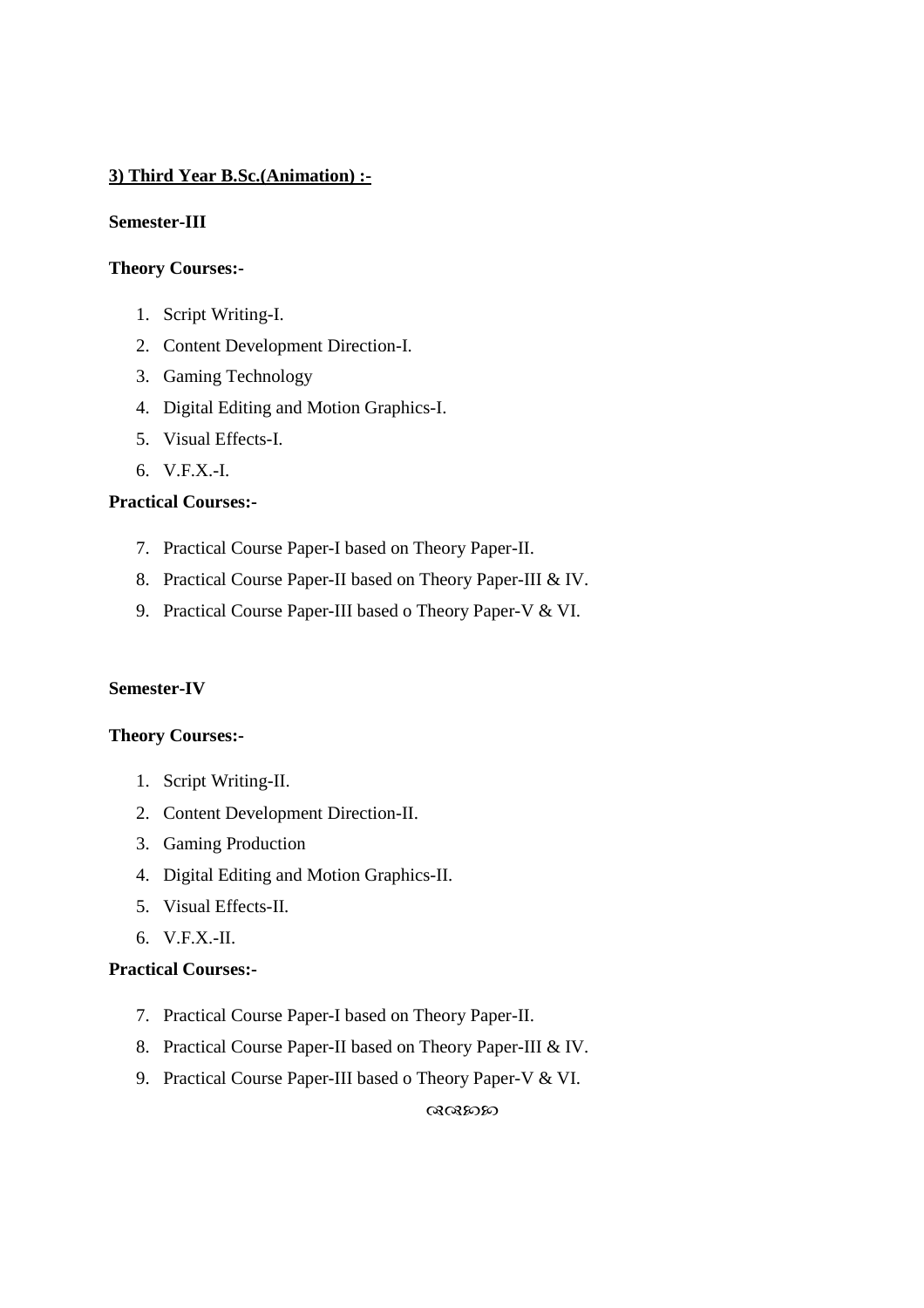#### **Syllabus details of the First Year B.Sc.(Animation):**

#### **Paper – 1 : Elements of information Technology**

## **1 Ch 1: Introduction to Computers (12)**

- 1.1 Introduction
- 1.2 Characteristics of Computers
- 1.3 Block diagram of computer
- 1.4 Types of computers and features
- 1.4.1 Mini Computers
- 1.4.2 Micro Computers
- 1.4.3 Mainframe Computers
- 1.4.4 Super Computers
- 1.5 Types of Programming Languages
- 1.5.1 Machine Languages
- 1.5.2 Assembly Languages
- 1.5.3 High Level Languages
- 1.6 Data Organization
- 1.6.1 Drives
- 1.6.2 Files
- 1.6.3 Directories
- 1.7 Types of Memory (Primary & Secondary)
- 1.7.5 Secondary Storage Devices (FD, CD, HD, Pen drive)
- 1.8 I/O Devices
- 1.8.1 Scanners
- 1.8.2 Digitizers
- 1.8.3 Plotters
- 1.8.4 LCD
- 1.8.5 Plasma Display

#### **Ch 2: Algorithm and Flowcharts (8)**

- 2.1 Algorithm 2.1.1 Definition
- 2.1.2 Characteristics
- 2.1.4 Examples
- 2.2 Flowchart
- 2.2.1 Definition
- 2.2.2 Define symbols of flowchart
- 2.2.4 Examples

## **Ch 3: Introduction to Operating System (4)**

- 3.1-Introduction
- 3.2 Files and Directories
- 3.3 Types of O.S.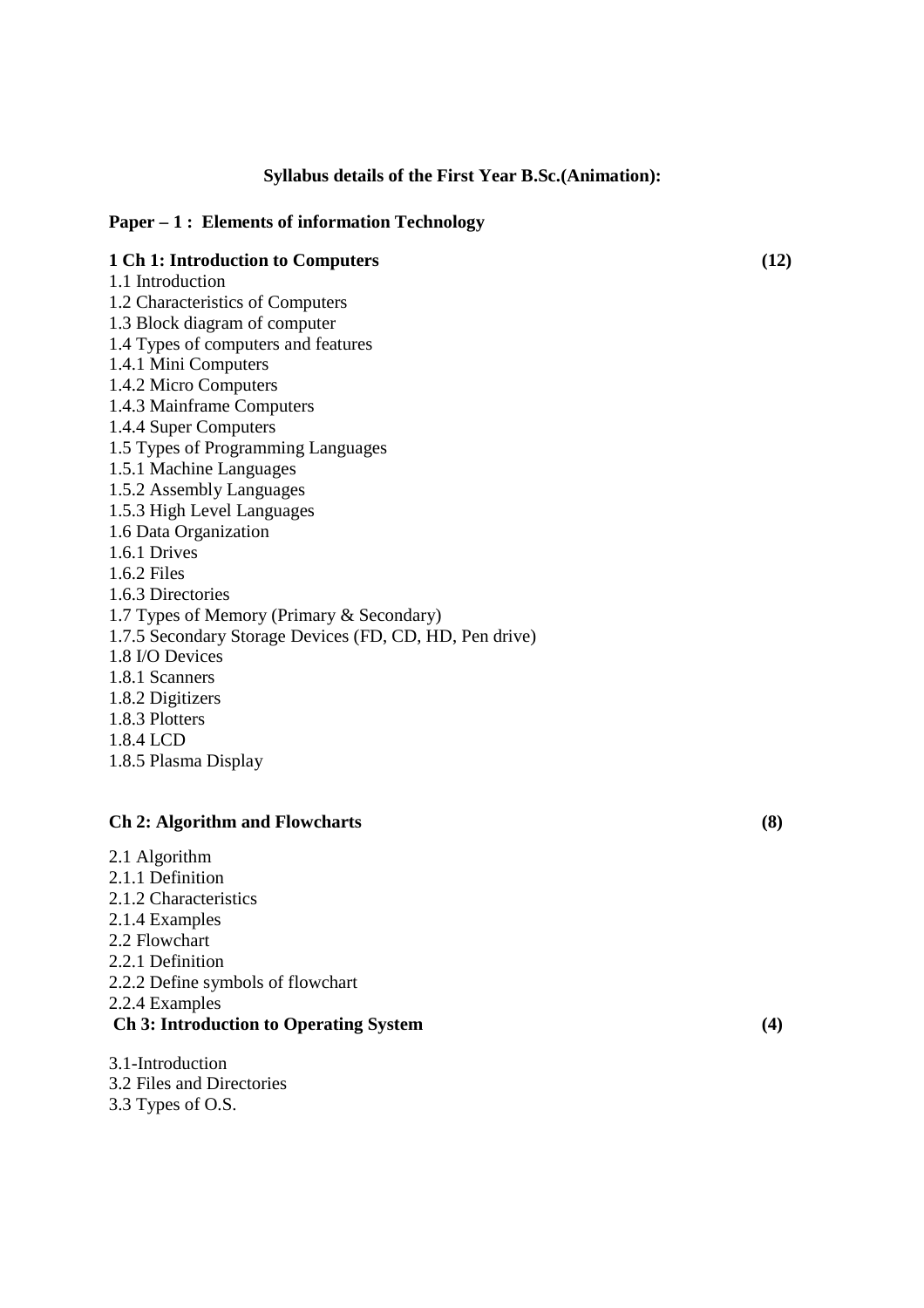| <b>Ch 4: Windows Operating Environment</b>                                                                                                                                                               |      | (12) |
|----------------------------------------------------------------------------------------------------------------------------------------------------------------------------------------------------------|------|------|
| 4.1 Features of MS – Windows<br>4.1.1 Control Panel<br>4.1.2 Taskbar<br>4.1.3 Desktop<br>4.1.4 Windows Application<br>4.1.5 Icons<br><b>4.2 Windows Accessories</b><br>4.2.1 Notepad<br>4.2.2 Paintbrush |      |      |
| <b>Ch-5: Introduction to HTML</b>                                                                                                                                                                        | (12) |      |
| 5.1 Basic Concepts<br>5.2 What is HTML<br>5.3 Editing & Viewing HTML Files<br>5.4 Document Setting & Formatting<br>5.6 Document structures, Tags & Hyperlinks                                            |      |      |
| Ch 6: Style Sheets & Graphics in HTML                                                                                                                                                                    | (12) |      |
| 6.1 Understanding styles<br>6.2 Style rules<br>6.3 Creating styles for tags<br>6.4 Creating classes & applying style                                                                                     |      |      |
| Ch 7: Formatting text & paragraphs in HTML                                                                                                                                                               |      | (12) |
| 7.1 Introduction to Font family<br>7.2 Style sheets<br>7.3 Displaying graphics<br>Ch 8: Page Layout & Navigation in HTML                                                                                 |      | (12) |
| 8.1 Navigational Aids<br>8.2 Layouts, Tables & Forms<br>8.3 Incorporating Sound & Video                                                                                                                  |      |      |
| <b>Reference Books:</b><br>1. Fundamental of Computers – By V. Rajaraman B.P.B. Publications                                                                                                             |      |      |

- 2. Fundamental of Computers By P. K. Sinha
- 3. MS- Office 2000(For Windows) By Steve Sagman
- 4. Step by Step HTML 5- By Faithe Wempen PHI Publication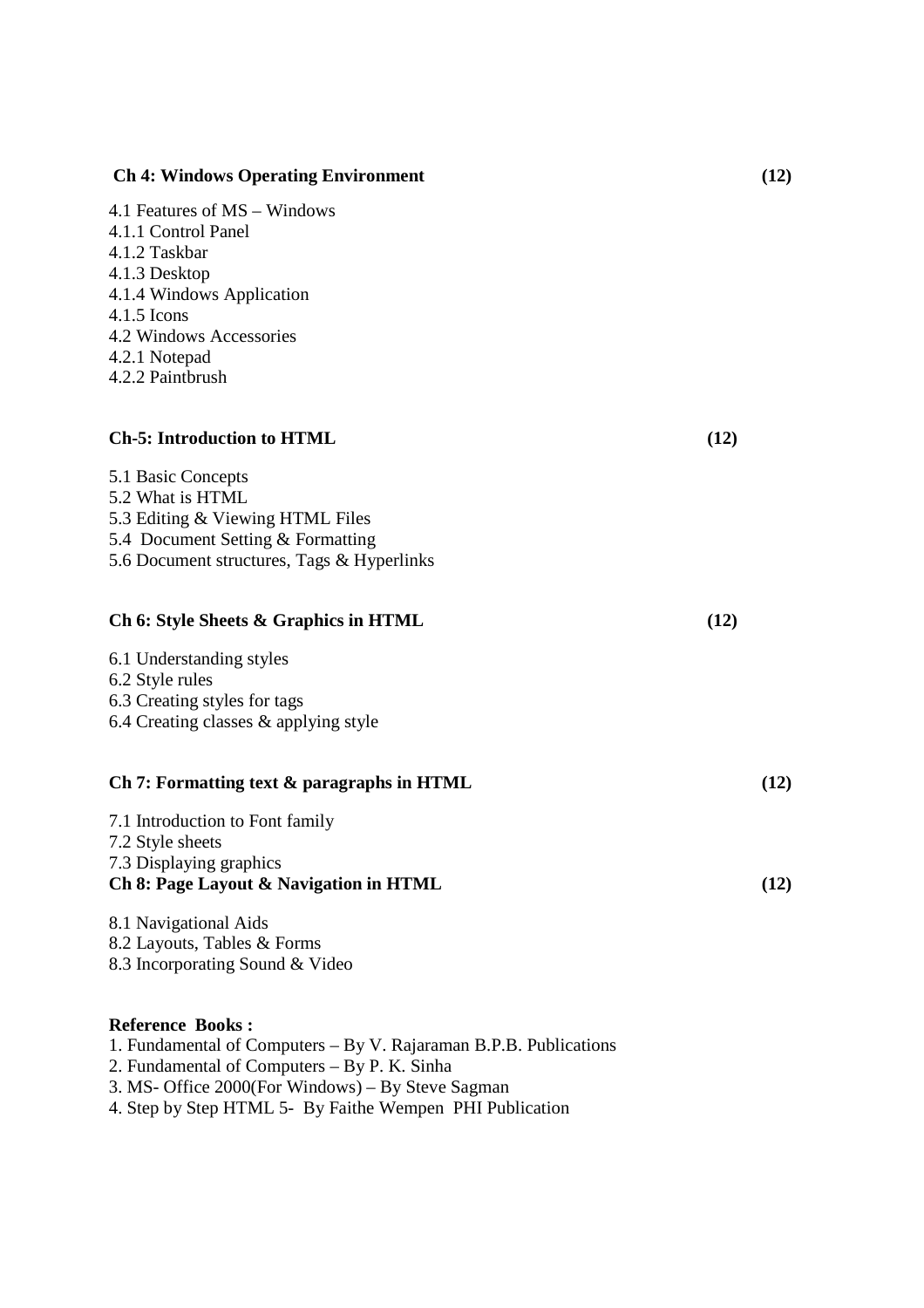## **Paper – 2 : Introduction to Programming Languages**

## **C Programming**

| <b>Introduction to Problem Solving:</b>                                                                                                                 | (8) |
|---------------------------------------------------------------------------------------------------------------------------------------------------------|-----|
| Flow charts, Tracing flow charts, Problem solving methods, Need for computer Languages,                                                                 |     |
| Sample Programs written in C C character set, Identifiers and keywords, Data types,                                                                     |     |
| Declarations, Expressions, statements and symbolic constants                                                                                            |     |
| <b>Input-Output:</b>                                                                                                                                    | (4) |
| getchar, putchar, scanf, printf, gets, puts, functions.                                                                                                 |     |
| Preparing and running a complete C program Operators and expressions:                                                                                   | (6) |
| Arithmetic, unary, logical, bit-wise, assignment and conditional operators                                                                              |     |
| <b>Control statements:</b><br>(6)                                                                                                                       |     |
| While, do-while, for statements, nested loops, if else, switch, break, Continue, and goto                                                               |     |
| statements, comma operators                                                                                                                             |     |
| <b>Functions:</b>                                                                                                                                       | (4) |
| Defining and accessing, passing arguments, Function prototypes, Recursion, Library functions,                                                           |     |
| <b>Static functions</b>                                                                                                                                 |     |
| Arrays:                                                                                                                                                 | (8) |
| Defining and processing, Passing arrays to a function, Multi dimensional arrays.                                                                        |     |
| <b>Strings:</b>                                                                                                                                         | (4) |
| Defining and operations on strings.                                                                                                                     |     |
| <b>Pointers:</b>                                                                                                                                        | (8) |
| Declarations, Passing pointers to a function, Operations on pointers, Pointer Arithmetic, Pointers<br>and arrays, Arrays of pointers function pointers. |     |

### **Python Programming**

**Note** : Following link is used for MIT OCW which can be used as a starting point for this course.

http://ocw.mit.edu/courses/electrical-engineering-and-computer-science/6-00sc-introduction-tocomputer-science-and-programming-spring-2011/index.htm

### **A) The Way of the Program** (8)

1. The way of the program.

- 2. Basic concepts: program, interpreter, compiler, programming languages, solving a problem.
- 3. What is debugging?
- 4. Program errors: syntax, semantic and runtime errors.
- 5. Experimental Debugging.
- 6. Formal and natural languages.
- 7. The first program.

## **Variables, expressions, and statements** (6)

1.Values and Types.

- 2.Variables.
- 3.Variable Names and Keywords.
- 4.Python Statements.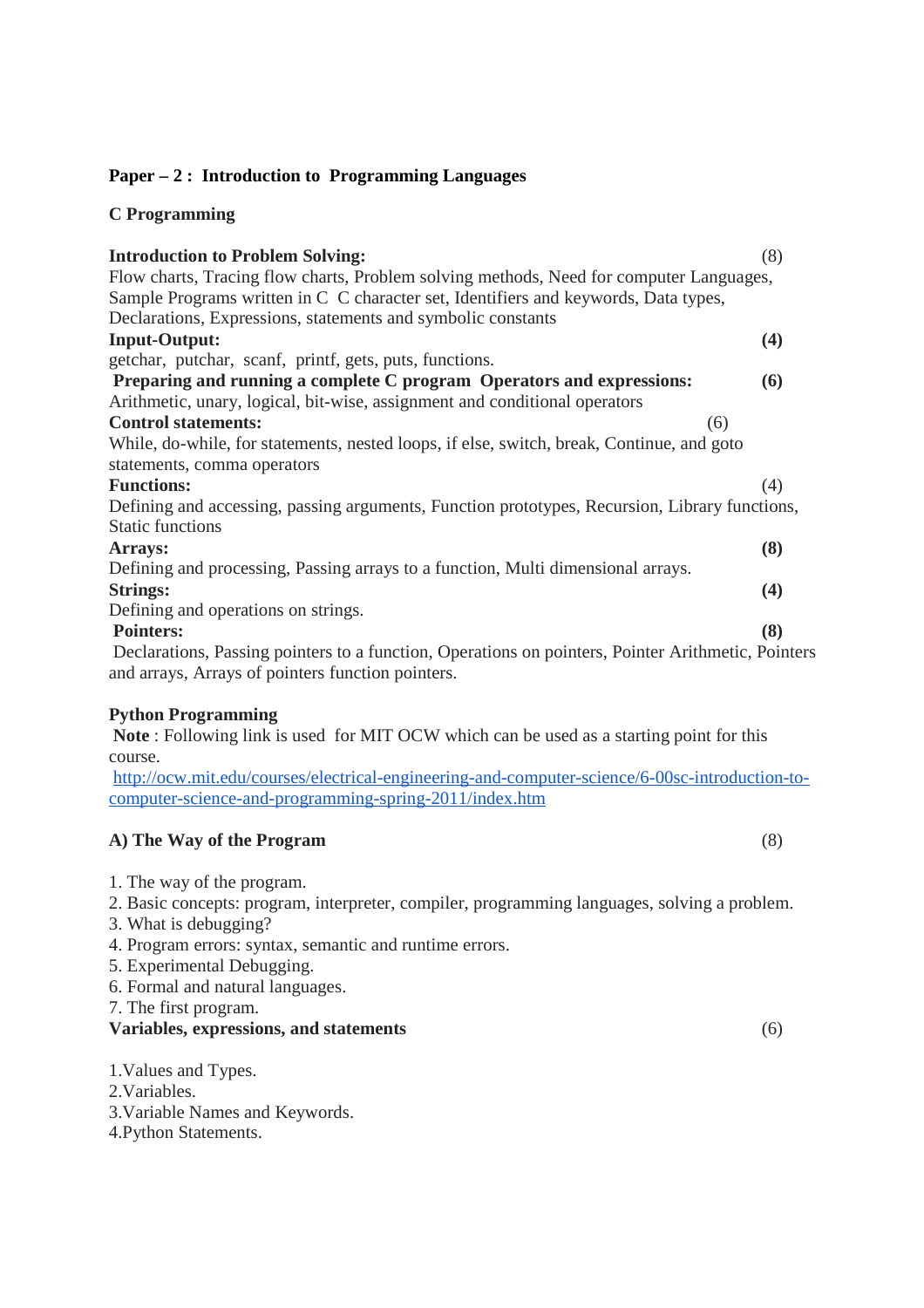5.Evaluating Expressions. 6.Operators and Operands. 7.Order of Operations. 8.Operations on Strings. 9.Composition. 10.Comments. **Functions** (6) 1.Function Calls. 2.Type Conversion. 3.Type Coercion. 4.Math Functions. 5.Composition. 6.Adding New Functions 7.Function Definitions and Use. 8.Flow of Execution. 9.Parameters and Arguments. 10.Variables and Parameters are Local. 11.Stack Diagrams. 12.Functions with Results. **Conditionals and Recursion** (6) 1.The Modulus Operator. 2. Boolean Expressions. 3. Logical Operators. 4. Conditional Execution. **Lists** (8) 1.Lists. 2. List Values. 3. Accessing Elements. 4. List Length. 5. List Membership. 6. List and for Loops. 7. List Operations. 8 Drawing shapes. **Dictionaries** (6) 1.Dictionaries. 2. Dictionary Operations. 3. Dictionary Methods. 4. Aliasing and Copying Files and Exceptions 1. (4) Files and Exceptions.

- 2. Text Files.
- 3. Writing Variables.
- 4. Directories.
- 5. Pickling. Exceptions.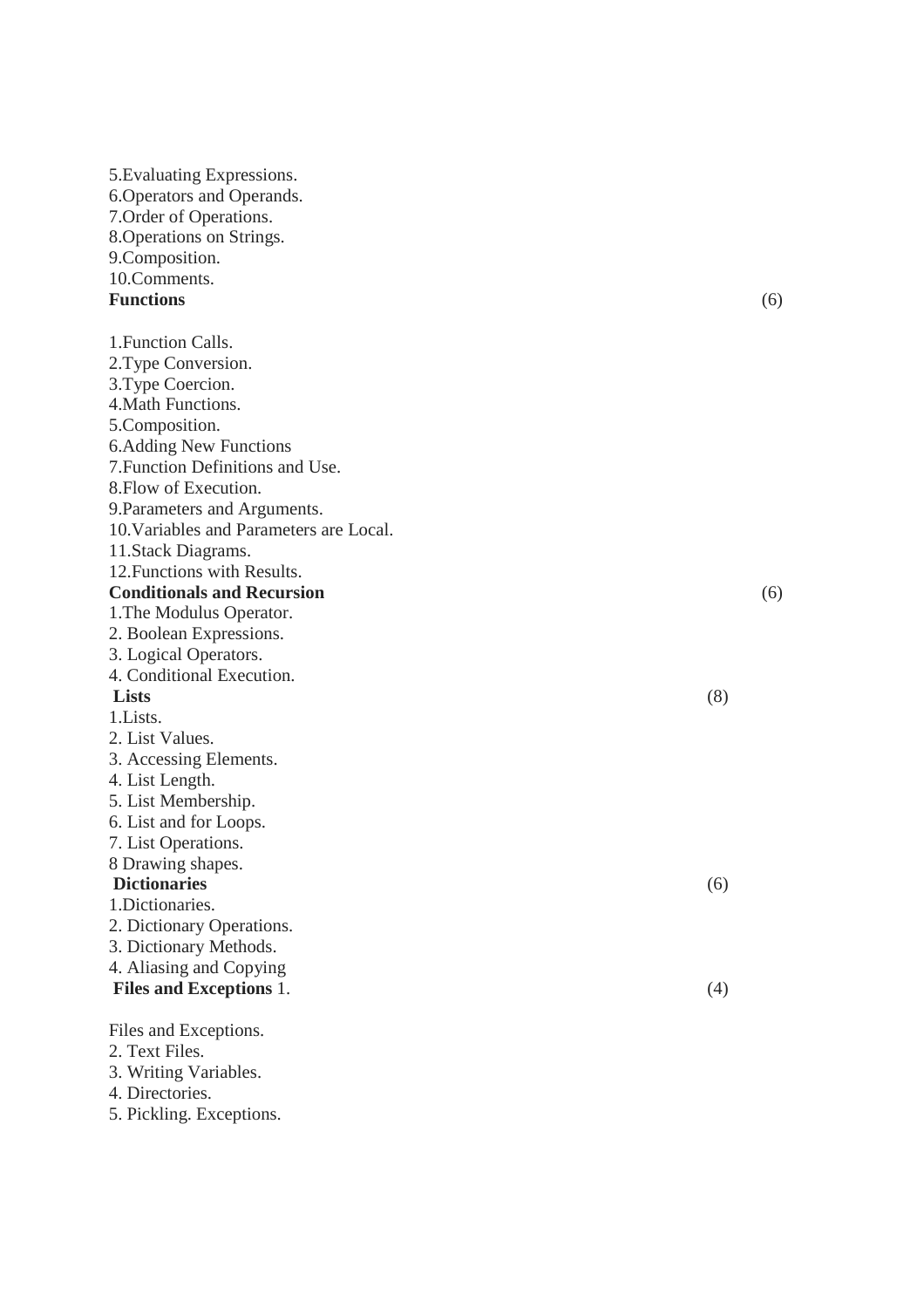## **GUI Programming** (4)

1.Graphical User Interfaces.

- 2. The main ideas.
- 3. The simplest GUI program in Python
- 4. Event-driven programming.
- 5. Terminology.
- 6. Changing the layout.
- 7. Getting input from the user.
- 8. GUI Examples:
- 9. Designing a GUI.

## **Reference Books:**

- C Programming Language (2nd Edition) Brian W. Kernighan , Dennis M. Ritchie , ISBN 978-0131103627
- Programming with C: Bryon Gottfried
- Let us C : Yashwant Kanetkar.
- PYTHON FOR SOFTWARE DESIGN: How to Think Like a Computer Scientist, Allen B. Downey, Cambridge University Press, ISBN: 9780521725965, 978-0521725965
- Python Programming Fundamentals by Kent D. Lee Publisher: Springer, ISBN: 9781849965361, 978-1849965361
- Fundamentals of Python: First Programs, Kenneth A. Lambert, Martin Osborne ISBN-13: 9781111822705,978-1111822705 Publisher: Course Technology,
- Programming With Python: A User's Book by Michael Dawson, Michael Dawson Cengage Learning ( Thompson )

### **Paper -3 : Basics of Animation**

| 1.               | <b>History of Animation</b>        | (2)  |
|------------------|------------------------------------|------|
| $\overline{2}$ . | Introduction to Animation          | (2)  |
| 3.               | Terms used in Animation            | (2)  |
| 4.               | <b>Types of Animation</b>          | (4)  |
| 5.               | <b>Skills for Animation Artist</b> | (8)  |
| 6.               | Basic Principles of Animation      | (4)  |
| 7.               | <b>Animator's Drawing Tools</b>    | (6)  |
| 8.               | Rapid Sketching & Drawing          | (8)  |
| 9.               | Developing Animation Character     | (12) |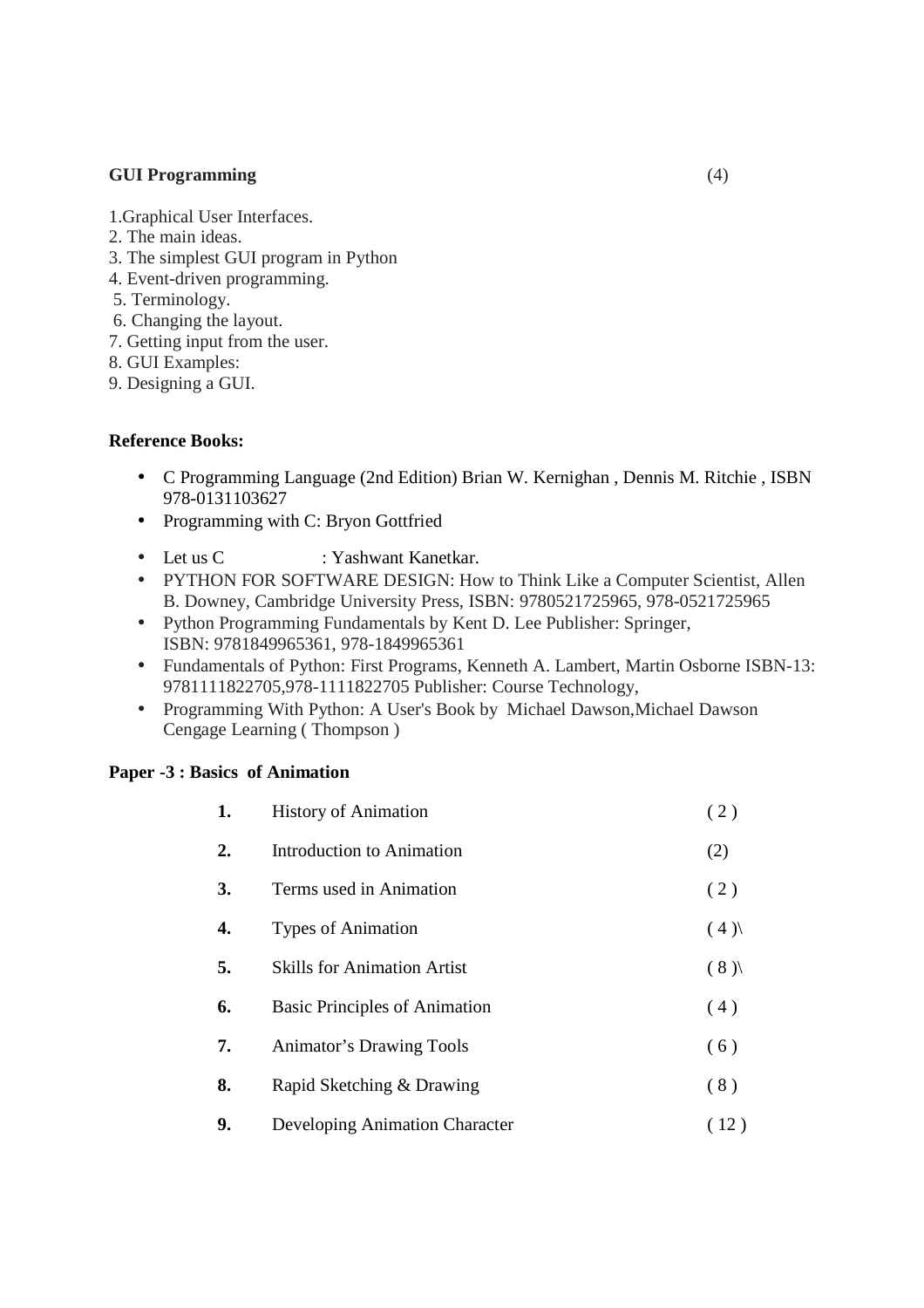| 10. | Anatomy & Body Language                                        | (10) |     |     |
|-----|----------------------------------------------------------------|------|-----|-----|
| 11. | Introduction to equipment required for animation               | (2)  |     |     |
| 12. | Developing the characters with computer animation.             | (6)  |     |     |
| 13. | 2 D virtual drawing for animation, sequential movement drawing |      |     | (8) |
| 14. | Thumbnails, motion studies, drawing for motion.                |      | (6) |     |
| 15. | Essentials & qualities of good animation characters            |      | (2) |     |
| 16. | Three dimensional drawings of characters                       |      | (8) |     |

## **Reference Book :**

- The Complete Animation course by Chris Patmore, By Barons Educational Series (New York )
- Anatomy of the Artist Thompson & Thompson

## **Paper 4 : Foundation Art.**

| 1. Skills required for an animation artist      | (5) |
|-------------------------------------------------|-----|
| 2. Visual and creative development of an artist | (5) |
| 3. How to draw gestures,                        | (6) |
| 4. Basic Proportions                            | (6) |
| 5. Heads                                        | (4) |
| 6. Rotation in Arcs                             | (4) |
| 7. Key Lines                                    | (4) |
| 8. Perspective                                  | (6) |
| 9. Mannequin                                    | (4) |
| 10. Volume Construction                         | (4) |
| 11. Balance                                     | (3) |
| 12. Muscles                                     | (3) |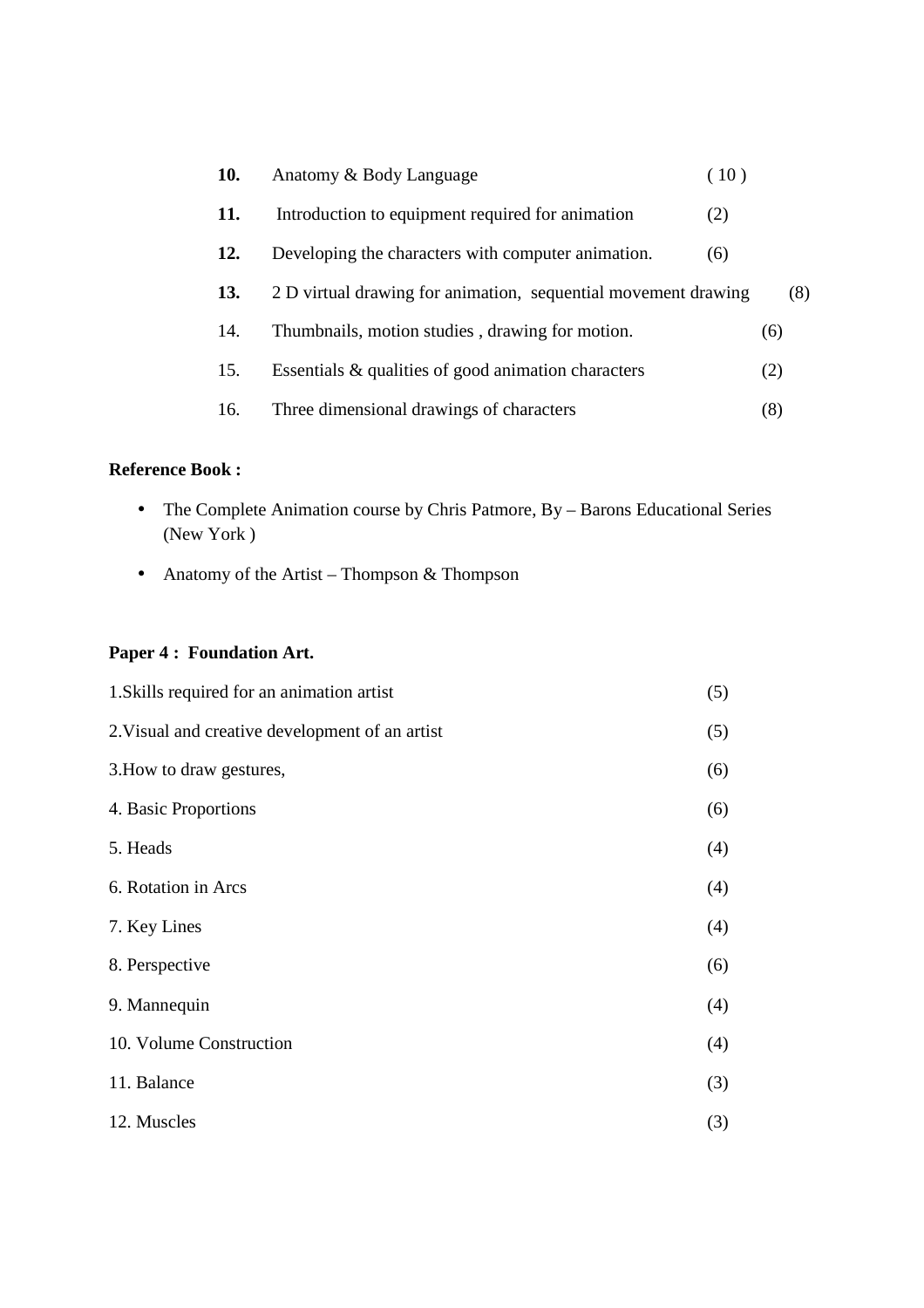| 13. Light & shade                                                                            | (4) |
|----------------------------------------------------------------------------------------------|-----|
| 14. Shape and Action                                                                         | (4) |
| 15. Hands & Legs                                                                             | (4) |
| 16. Foreshortening                                                                           | (3) |
| 17. Facial expressions.                                                                      | (4) |
| 18. Introduction to pose to pose sketching (Action analysis).                                | (4) |
| 19, Introduction to Acting, Modelling, Sketching from Acting, Sketching from live models (4) |     |
| 20. Introduction to Rapid Sketching Techniques, Sketching from Memory, live action.          | (4) |
| <b>Reference Books:</b>                                                                      |     |

- 1. Figure Study Made Easy By- Aditya Chari -- Grace Publication
- 2. Perspective By Milind Mulik -- Jyotsna Prakashan

## **Paper – 5 : Computer Based 2 D Animation**

| 1. Overview of Flash                                                  | (6)  |
|-----------------------------------------------------------------------|------|
| 2. Introduction to the flash interface                                | (4)  |
| 3. Setting stage dimensions, working with panels, panel layouts       | (3)  |
| 4. Introduction to drawing and drawing tools in Flash                 | (4)  |
| 5. Panels - Description, modifying, Saving & deleting a panel         | (3)  |
| 6. Layers & Views                                                     | (8)  |
| 7. Shaping Objects – Overview of shapes, Drawing & Modifying Shapes   | (10) |
| 8. Basic Principles of Text                                           | (8)  |
| 9. Bitmap Images $&$ Sounds                                           | (10) |
| 10. Object Selection, working with objects & transforming Objects     | (10) |
| 11. Animation - Principles, Frame by frame animation, tweening, masks | (12) |
| 12. Building a Movie-Symbol, Libraries, Structure & Exporting Movie   | (12) |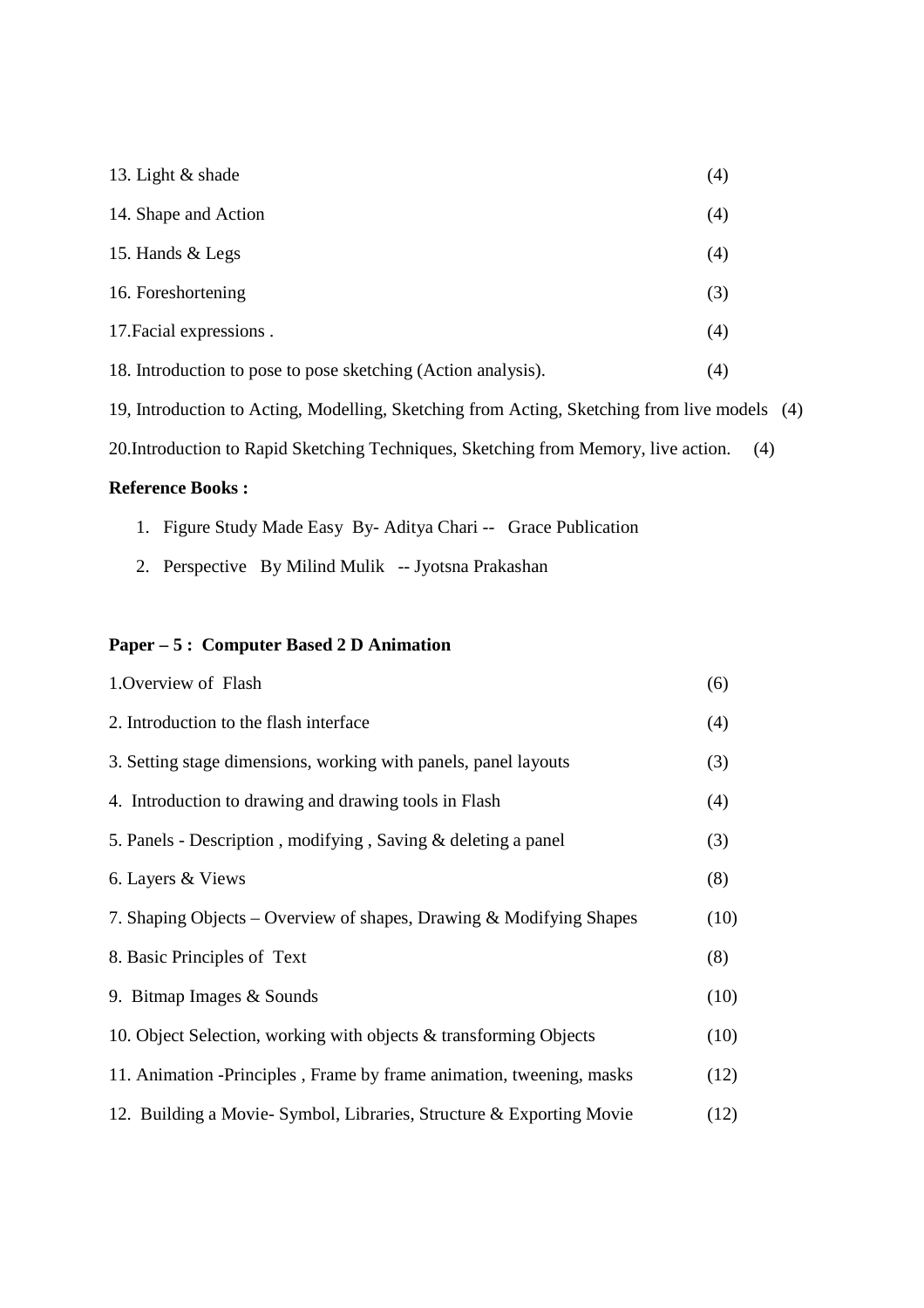## **Reference Book :**

|  | 1. Flash CS4 Professional Bible Published by Wiley Publishing (Robert R & Snow D.) |  |
|--|------------------------------------------------------------------------------------|--|
|--|------------------------------------------------------------------------------------|--|

2.FLASH MX For PC/Mac Published by – FIREWALL MEDIA – Laxmi Publications

# **Paper – 6 : MULTIMEDIA AND COMPUTER GRAPHICS**

| 1) Multimedia Communications:<br>1.1 Introduction<br>1.2 Multimedia information representation<br>1.3 Multimedia networks<br>1.4 Multimedia applications<br>1.5 Application and networking terminology<br>1.6 Multimedia information representation:<br>1.6.1 Digitization | (10) |
|----------------------------------------------------------------------------------------------------------------------------------------------------------------------------------------------------------------------------------------------------------------------------|------|
| 1.6.2 Principles                                                                                                                                                                                                                                                           |      |
| 1.6.3 Text and Images<br>1.6.4 Audio and video.                                                                                                                                                                                                                            |      |
| 2) Text and image compression                                                                                                                                                                                                                                              | (08) |
| 2.1 Introduction                                                                                                                                                                                                                                                           |      |
| 2.2 Compression principles                                                                                                                                                                                                                                                 |      |
| 2.3 Text compression<br>2.4 Image compression                                                                                                                                                                                                                              |      |
| 2.5 Various methods of text and image compression.                                                                                                                                                                                                                         |      |
|                                                                                                                                                                                                                                                                            |      |
| 3) Audio and video compression                                                                                                                                                                                                                                             | (06) |
| 3.1 Text compression                                                                                                                                                                                                                                                       |      |
| 3.2 Image compression                                                                                                                                                                                                                                                      |      |
| 3.3 Various methods of audio compressions and video compressions                                                                                                                                                                                                           |      |
| 4) Enterprise networks                                                                                                                                                                                                                                                     | (10) |
| 4.1 Introduction                                                                                                                                                                                                                                                           |      |
| 4.2 LAN's, Ethernet/IEEE 802.3, token ring, bridges, FDDI<br>4.3 High speed LAN's, LAN protocols                                                                                                                                                                           |      |

4.4 Multisite LAN interconnection technologies.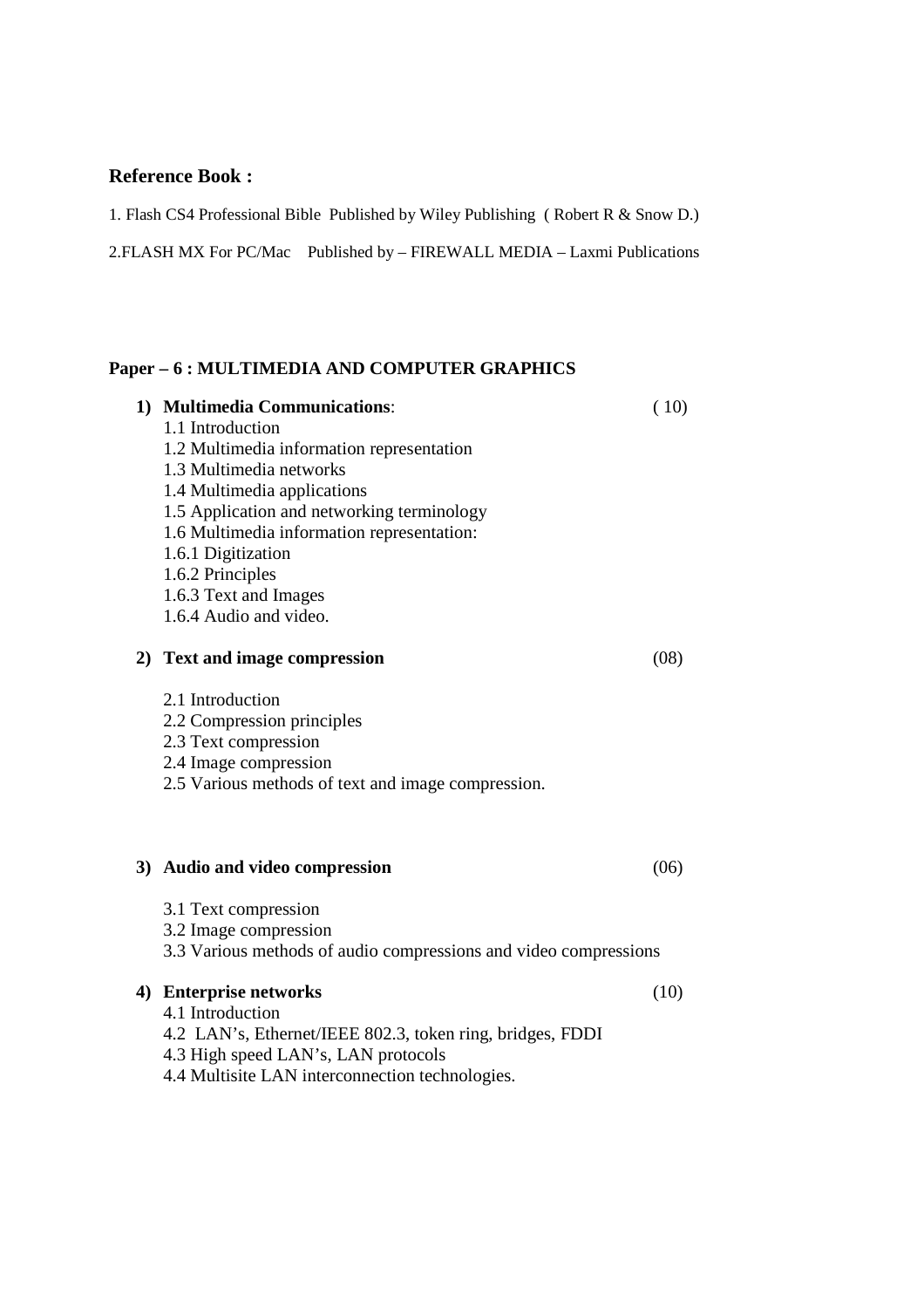#### **5) Introduction to Computer Graphics** (12)

- 5.1 Definition Application
- 5.2 Pixel and Frame Buffer
- 5.3 Raster and Random Scan display
- 5.4 Display devices-CRT, Color CRT Monitors Scan
- 5.5 Conversion of line- DDA algorithm of line drawing
- 5.6 Scan conversion of circle- Bresenham's circle generating algorithm
- 5.7 Polygon Filling- Scan line polygon filling algorithm.

#### **6) 2D and 3D** (10)

- 6.1 2-Dimensional transformation
- 6.2 Translation, Rotation, Scaling,
- 6.3 Homogeneous Coordinates, Reflection, Shear.
- 6.4 3-dimensional transformation,
- 6.5 Translation, Rotation Scaling, Reflection, Shear.

#### **7) Clipping** (09)

- 7.1 Window to view port transformation
- 7.2 Clipping, line clipping,
- 7.3 Cohen –Sutherland line clipping
- 7.4 Polygon clipping
- 7.5 Sutherland and Gary Hodgman polygon clipping algorithm.

#### **8) Computer Graphics Algorithm** (15)

8.1 Hidden Surface removal—Depth comparison, 8.2 Z-Buffer Algorithm 8.3 Back-Face Removal 8.4 The Painter's Algorithm 8.5 Scan-Line Algorithm 8.6 Subdivision Algorithm 8.7 Light and Color 8.8 Different color models, RGB, CMY, YIQ.

#### **Reference Books:**

- 1. Multimedia Communications- Applications, Networks, Protocols & Standards By Fred Halsall., Pearson Publications
- 2. Computer Graphics By Zhigang Xiang and Roy Plasock, Tata McGraw Hill
- 3. Multimedia Communication Systems By K.R. Rao, Zoran S.B. & Dragorad A.M. PHI Publications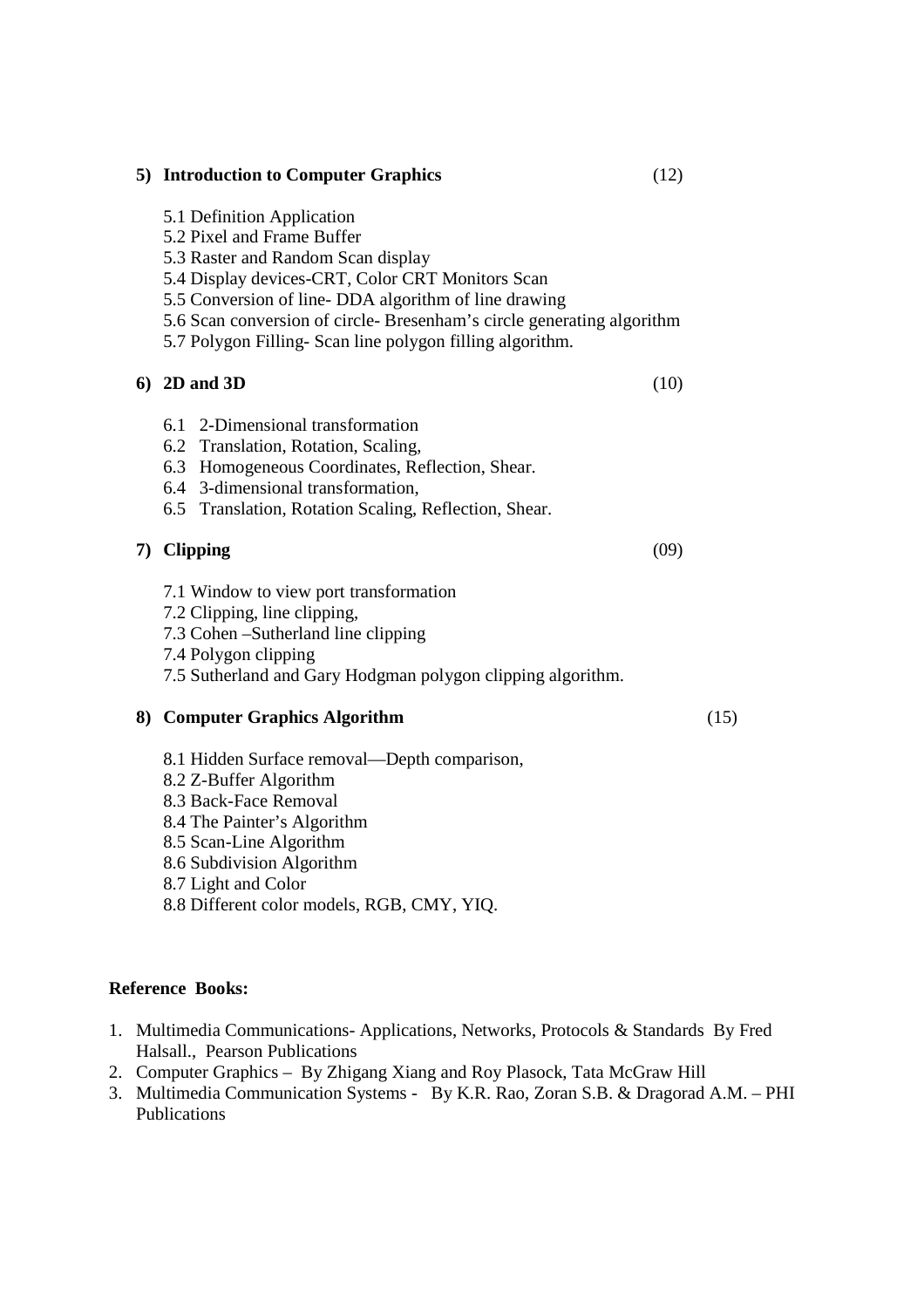- 4. Computer Graphics By- Rajesh Maurya Wiley Publications
- 5. Computer Graphics By- Donald D. Hearn & M. Pauline Baker PEARSON PUBLICATION

## **Paper – 7: Introduction to 3 D Animation & Modeling - I**

| 1. Introduction & Context for 3 D Studio Max.          | (6)  |
|--------------------------------------------------------|------|
| 2. Exploring the Max Interface                         | (5)  |
| 3. Controlling $&$ Configuring the view ports          | (5)  |
| 4. Working with Files, importing $&$ exporting         | (4)  |
| 5. Creating & editing primitive objects                | (8)  |
| 6. Selecting Objects $\&$ setting object properties    | (6)  |
| 7. Transforming objects, pivoting, aligning & snapping | (6)  |
| 8. Cloning objects & Creating object arrays            | (4)  |
| 9. Grouping & Linking objects                          | (4)  |
| 10. Accessing sub objects and using modeling helpers   | (6)  |
| 11. Introduction to modifier & using modifier stack    | (6)  |
| 12. Drawing & Editing 2 D Spines & shapes              | (8)  |
| 13. Modeling with polygon & Patch                      | (8)  |
| 14. Using the Graphic Modeling & Painting with objects | (12) |
|                                                        |      |

## **Reference Book** :

3ds Max- Bible 2011

By – Kelly L. Murdock WILEY PUBLICATIONS